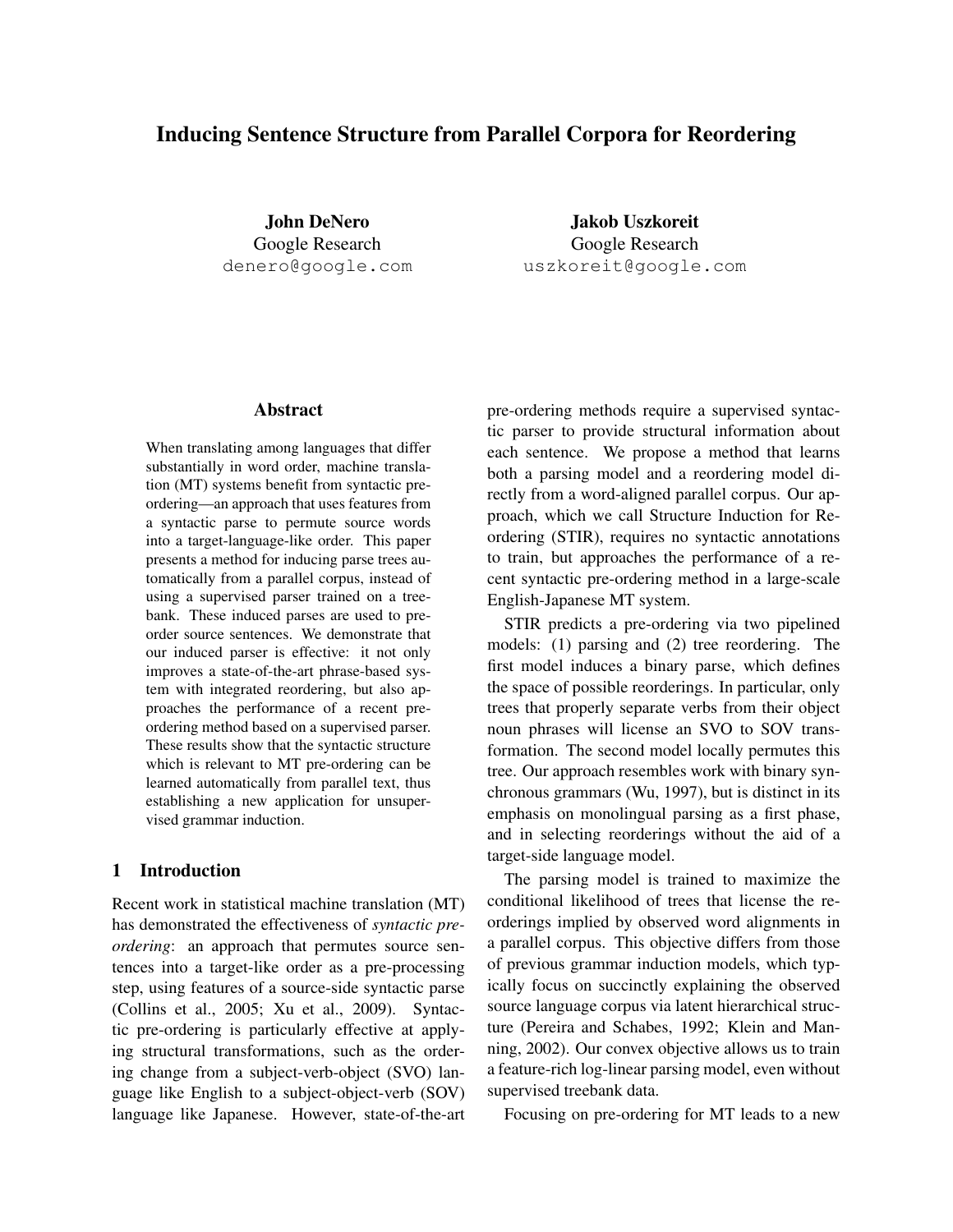perspective on the canonical NLP task of grammar induction—one which marries the wide-spread scientific interest in unsupervised parsing models with a clear application and extrinsic evaluation methodology. To support this perspective, we highlight several avenues of future research throughout the paper.

We evaluate STIR in a large-scale English-Japanese machine translation system. We measure how closely our predicted reorderings match those implied by hand-annotated word alignments. STIR approaches the performance of the state-of-the-art pre-ordering method described in Genzel (2010), which learns reordering rules for supervised treebank parses. STIR gives a translation improvement of 3.84 BLEU over a standard phrase-based system with an integrated reordering model.

# 2 Parsing and Reordering Models

STIR consists of two pipelined log-linear models for parsing and reordering, as well as a third model for inducing trees from parallel corpora, trees that serve to train the first two models. This section describes the domain and structure of each model, while Section 3 describes features and learning objectives.

Figure 1 depicts the relationship between the three models. For each aligned sentence pair in a parallel corpus, the *parallel parsing model* selects a binary tree  $t$  over the source sentence, such that  $t$  licenses the reordering pattern implied by the word alignment (Section 2.2). The *monolingual parsing model* is trained to generate t without inspecting the alignments or target sentences (Section 2.3). The *tree reordering model* is trained to locally permute t to produce the target order (Section 2.4). In the context of an MT system, the monolingual parser and tree reorderer are applied in sequence to pre-order source sentences.

### 2.1 Unlabeled Binary Trees

Unlabeled binary trees are central to the STIR pipeline. We represent trees via their constituent spans. Let  $[k, \ell)$  denote a span of indices of a 0indexed word sequence e, where  $i \in [k, \ell)$  if  $k <$  $i < \ell$ .  $[0, n)$  denotes the root span covering the whole sequence, where  $n = |e|$ .

A tree  $t = (\mathcal{T}, \mathcal{N})$  consists of a set of terminal spans  $T$  and non-terminal spans  $N$ . Each non-



Figure 1: The training and reordering pipeline for STIR contains three models. The inputs and outputs of each model are indicated by solid arrows, while dashed arrows indicate the source of training examples. The parallel parsing model provides tree and reordering examples that are used to train the other models. In an MT system, the trained reordering pipeline (shaded) pre-orders a source sentence without target-side or alignment information.

terminal span  $[k, \ell) \in \mathcal{N}$  has a split point m, where  $k < m < \ell$  splits the span into child spans  $[k, m]$ and  $[m, \ell)$ . Formally, a pair  $(\mathcal{T}, \mathcal{N})$  is a well-formed tree over  $[0, n)$  if:

- The root span  $[0, n) \in \mathcal{T} \cup \mathcal{N}$ .
- For each  $[k, \ell) \in \mathcal{N}$ , there exists exactly one m such that  $\{[k, m), [m, \ell)\} \subset \mathcal{T} \cup \mathcal{N}$ .
- Terminal spans  $\mathcal T$  are disjoint, but cover  $[0, n)$ .

These trees include multi-word terminal spans. It is often convenient to refer to a split non-terminal triple  $(k, m, \ell)$  that include a non-terminal span  $[k, l]$  and its split point m. We denote the set of these triples as

 $\mathcal{N}^+ = \{(k, m, \ell) : \{[k, \ell), [k, m), [m, \ell)\} \in \mathcal{T} \cup \mathcal{N}\}\.$ 

### 2.2 Parallel Parsing Model

The first step in the STIR pipeline is to select a binary parse of each source sentence in a parallel corpus, one which licenses the reordering implied by a word alignment. Let the triple  $(e, f, A)$  be an aligned sentence pair, where e and f are word sequences and  $A$  is a set of links  $(i, j)$  indicating that  $e_i$  aligns to  $f_i$ .

The set  $A$  provides ordering information over  $e$ . To simplify definitions below, we first adjust  $A$  to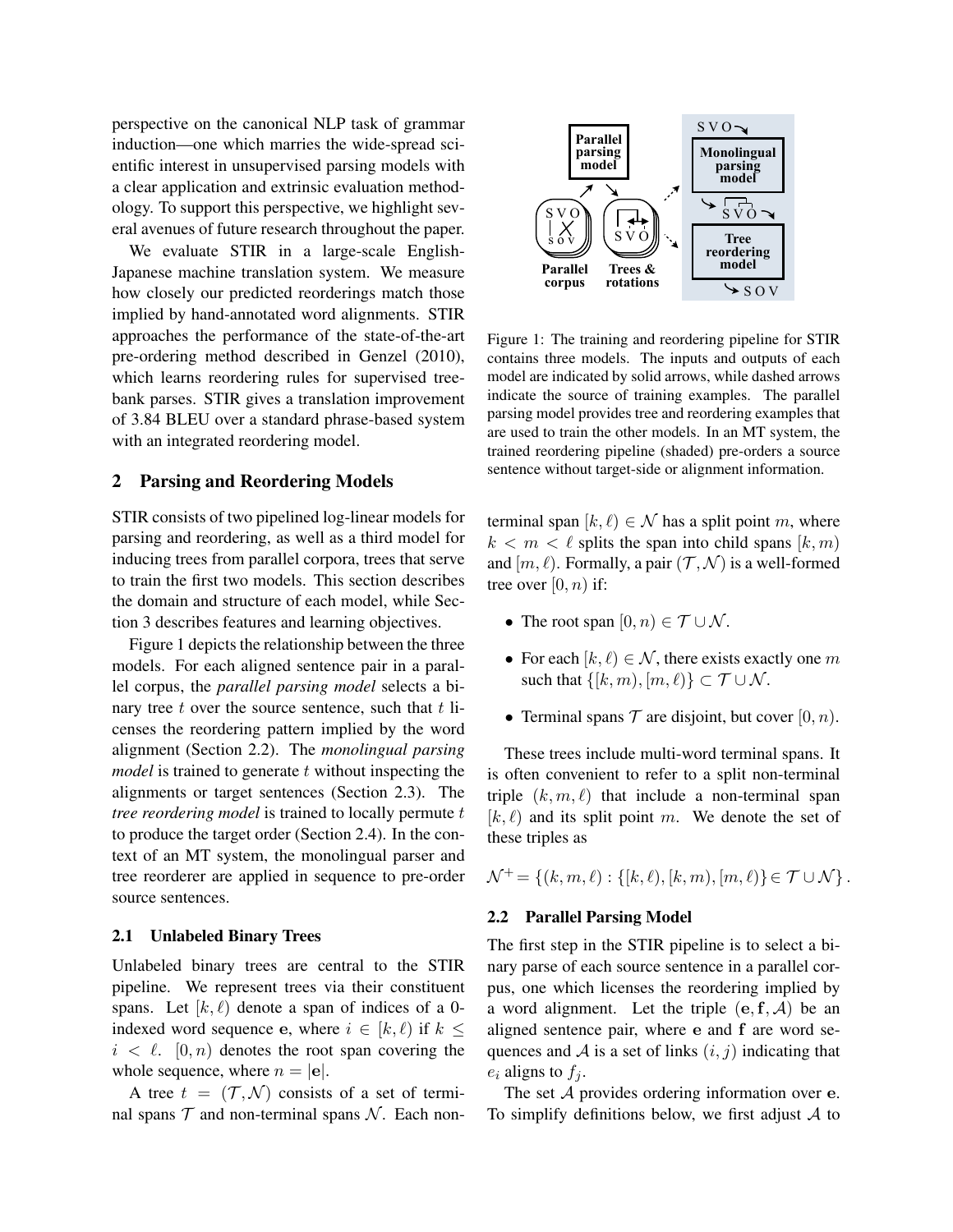ignore all unaligned words in f.

$$
\mathcal{A}' = \{(i, c(j)) : (i, j) \in \mathcal{A}\}
$$
  

$$
c(j) = |\{j' : j' < j \land \exists i \text{ such that } (i, j') \in \mathcal{A}\}|.
$$

 $c(j)$  is the number of aligned words in f prior to position j. Next, we define a projection function:

$$
\psi(i) = \left[\min_{j \in J_i} j, \max_{j \in J_i} j + 1\right)
$$

$$
J_i = \{j : (i, j) \in \mathcal{A}'\},\
$$

and let  $\psi(i) = \emptyset$  if  $e_i$  is unaligned. We can extend this projection function to spans  $[k, \ell)$  of e via union:

$$
\psi(k,\ell) = \bigcup_{k \leq i < \ell} \psi(i) \; .
$$

We say that a span  $[k, \ell)$  aligns contiguously if

$$
\forall (i,j) \in \mathcal{A}', j \in \psi(k,\ell) \text{ implies } i \in [k,\ell) ,
$$

which corresponds to the familiar definition that  $[k, l]$  is one side of an extractable phrase pair. Unaligned spans do not align contiguously.

Given this notion of projection, we can relate trees to alignments. A tree  $(\mathcal{T}, \mathcal{N})$  over e respects an alignment  $\mathcal{A}'$  if all  $[k, \ell) \in \mathcal{T} \cup \mathcal{N}$  align contiguously, and for every  $(k, m, \ell)$ , the projections  $\psi(k, m)$  and  $\psi(m, \ell)$  are adjacent. Projections are adjacent if the left bound of one is the right bound of the other, or if either is empty.

The parallel parsing model is a linear model over trees that respect  $A'$ , which factors over spans.

$$
\mathbf{s}(t) = \sum_{[k,\ell) \in \mathcal{T}} w_T \phi_T(k,\ell) + \sum_{(k,m,\ell) \in \mathcal{N}^+} w_N \phi_N(k,m,\ell)
$$

where the weight vector  $w = (w_T w_N)$  scores features  $\phi_T$  on terminal spans and  $\phi_N$  on non-terminal spans and their split points.

Exact inference under this model can be performed via a dynamic program that exploits the following recurrence. Let  $s(k, \ell)$  be the score of the highest scoring binary tree over the span  $[k, \ell)$  that respects  $A'$ . Then,

$$
s_T(k,\ell) = \begin{cases} w_T \phi_T(k,\ell) & \text{if } [k,\ell) \text{ aligns} \\ -\infty & \text{otherwise} \end{cases}
$$
  

$$
f(k,m,\ell) = s(k,m) + s(m,\ell) + w_N \phi_N(k,m,\ell)
$$
  

$$
s_N(k,\ell) = \max_{m:k < m < \ell} \begin{cases} f(k,m,\ell) & \text{if } \psi(k,m) \text{ is} \\ -\infty & \text{otherwise} \end{cases}
$$
  

$$
s(k,\ell) = \max [s_T(k,\ell), s_N(k,\ell)]
$$

Above,  $s_T$  scores terminal spans while filtering out those which are not contiguous. The function  $f$ scores non-terminal spans by the sum of their child scores and additional features  $\phi_N$  of the parent span. The recursive function  $s_N$  maximizes over split points while filtering out non-adjacent children. The recurrence will assign a score of  $-\infty$  to any tree that does not respect  $A'$ . Section 3 describes the features of this model.  $s(k, \ell)$  can be computed efficiently using the CKY algorithm.

## 2.3 Monolingual Parsing Model

The monolingual parsing model is trained to select the same trees as the parallel model, but without any features or constraints that reference word alignments. Hence, it can be applied to a source sentence before its translation is known.

This model also scores untyped binary trees according to a linear model parameterized by some  $w = (w_T w_N)$  that weights features on terminal and non-terminal spans, respectively. We impose a maximum terminal length of  $L$ , but otherwise allow any binary tree. The score  $s(k, \ell)$  of the maximal tree over a span  $[k, \ell)$  satisfies the familiar recurrence:

$$
s_M(k, \ell) = \begin{cases} w_T \phi_T(k, \ell) & \text{if } \ell - k \le L \\ -\infty & \text{otherwise} \end{cases}
$$

$$
s(k, \ell) = \max \left[ s_L(k, \ell), \max_{m:k < m < \ell} f(k, m, \ell) \right]
$$

Inference under this recurrence can also be performed using the CKY algorithm. Section 3 describes the feature functions and training method.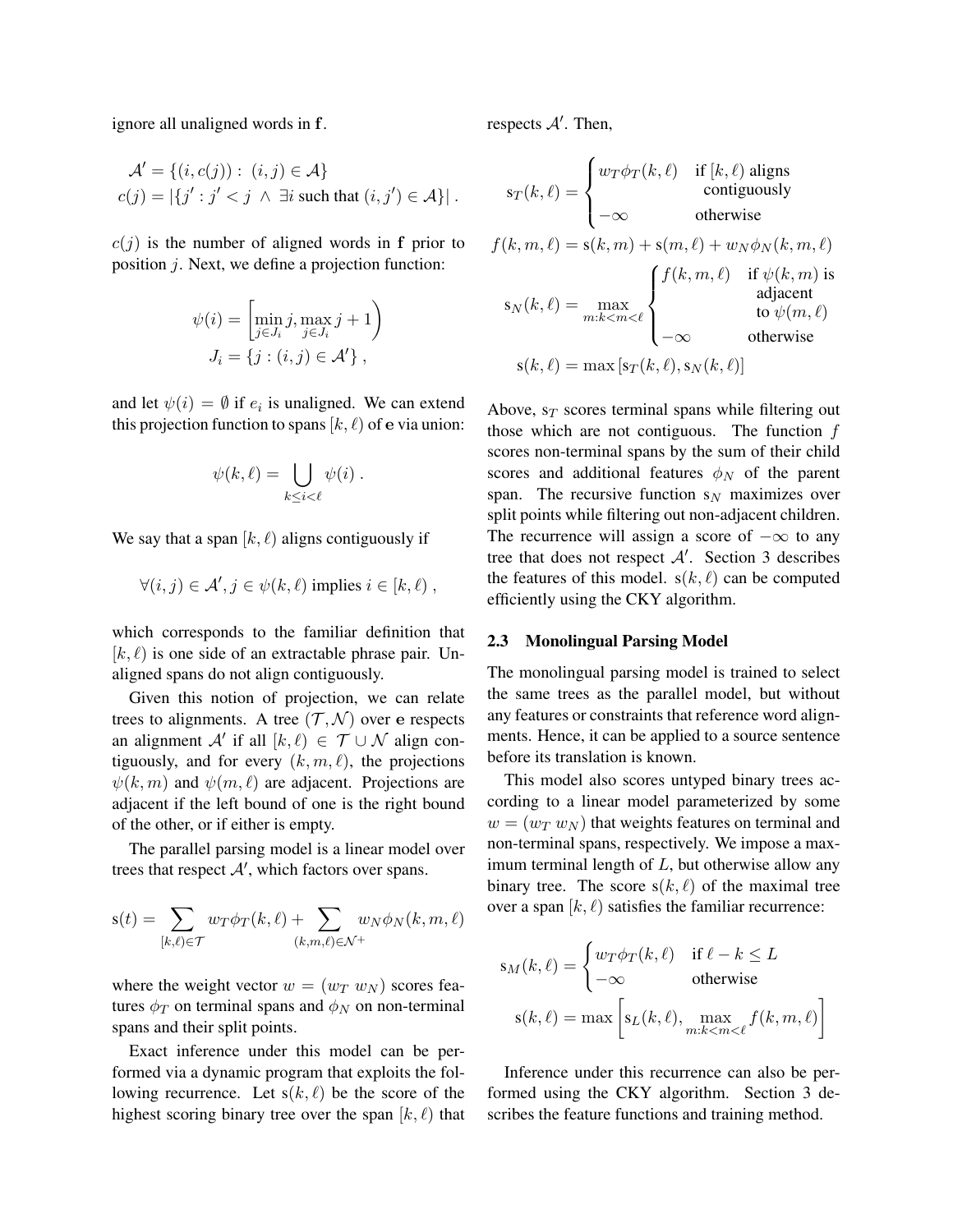#### 2.4 Tree Reordering Model

Given a binary tree  $(\mathcal{T}, \mathcal{N})$  over a sentence e, we can reorder e by (a) permuting the children of nonterminals and (b) permuting the words of terminal spans. Formally, a reordering  $r$  assigns each terminal  $[k, \ell) \in \mathcal{T}$  a permutation  $\sigma(k, \ell)$  of its words and each split non-terminal  $(k, m, \ell)$  a permutation  $b(k, m, \ell)$  of its subspans, which can be either monotone or inverted, in the case of a binary tree. The permutation  $\sigma(k, \ell)$  of a non-terminal span  $[k, \ell) \notin \mathcal{T}$ is defined recursively as:

$$
\begin{cases} \sigma(k,m) \sigma(m,\ell) & \text{if } b(k,m,\ell) \text{ is monotone} \\ \sigma(m,\ell) \sigma(k,m) & \text{if } b(k,m,\ell) \text{ is inverted} \end{cases}
$$

In this paper, we use a reordering model that selects each terminal  $\sigma(k, \ell)$  and each split nonterminal  $b(k, m, \ell)$  independently, conditioned on the sentence e. While the sub-problems of choosing  $\sigma(k, \ell)$  and  $b(k, m, \ell)$  are formally similar, we consider and evaluate them separately because the former deals only with local reordering, while the latter involves long-distance structural reordering.

Because our trees are binary, selecting  $b(k, m, \ell)$ is a binary classification problem. Selecting  $\sigma(k, \ell)$ for a terminal is a multiclass prediction problem that chooses among the  $(\ell - k)!$  permutations of terminal  $[k, \ell]$ . Development experiments in English-Japanese yielded the best results with a maximum terminal span length  $L = 2$ . Hence, in experiments, terminal reordering is also binary classification.

Because each permutation is independent of all the others, reordering inference via a single pass through the tree is optimal. However, a more complex search procedure would be necessary to maintain optimality if the decision of  $b(k, m, \ell)$  referenced other permutations, such as  $\sigma([k,m))$  or  $\sigma([m,\ell))$ . Coupling together inference in this way represents a possible area of future study.

# 3 Features and Training Objectives

Each of these linear models factors over features on either terminal spans  $[k, \ell)$  or split non-terminals  $(k, m, \ell)$ . Features vary in concert with the learning objectives and search spaces of each model.

Figure 2 shows an example sentence from our development corpus, including the target (Japanese)



Figure 2: An example from our development corpus, annotated with the information flow (left) and annotations and predictions (right). Alignments inform projections, which are spans of the target associated with each source word. The parallel parse may only include contiguous spans. On the other hand, the induced parse may only condition on the source sentence. The induced order is restricted by the induced parse. In this example, the induced order is incorrect because the subject and verb form a constituent in the induced parse that cannot be separated correctly by the reordering model. This example demonstrates the important role of the induced parser in the STIR pipeline.

sentence, alignment, projections, parallel parser prediction, monolingual parser prediction, and predicted permutation. The feature descriptions below reference this example.

## 3.1 Tree Reordering Features

The tree reordering model consists of two local classifiers: the first can invert the two children of a non-terminal span, while the second can permute the words of a terminal span. The non-terminal classifier is trained on the trees that are selected by the parallel parsing model; the weights are chosen to minimize log loss of the correct permutation of each span (i.e., a maximum entropy model).

The terminal model is a multi-class maximum entropy model over the  $n!$  possible permutations of the words in a terminal span. To make reordering more robust to monolingual parsing errors, the terminal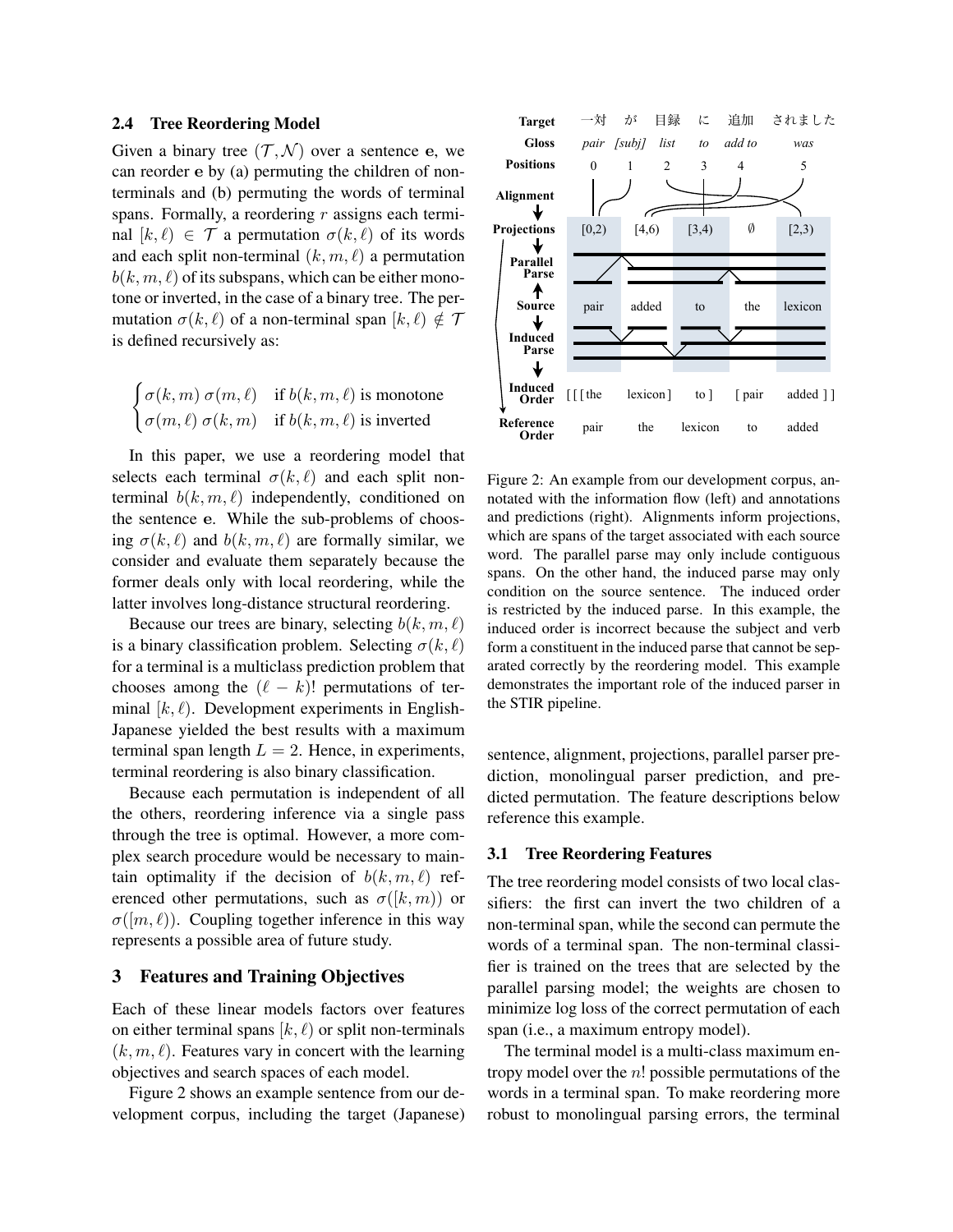model is trained on all contiguous spans of each sentence up to length  $L$ , not just the terminal spans included in the parallel parsing tree.

The feature templates we apply to each span can be divided into the following five categories. Most features are shared across the two models.

Statistics. From a large aligned parallel corpus, we compute two statistics.

- $P_C(e) = \frac{\text{count}(e \text{ aligns contiguously})}{\text{count}(e)}$  is the fraction of the time that a phrase  $e$  aligns contiguously to some target phrase, for all phrases up to length 4.
- $P_D(e_i, e_j)$  is the fraction of the time that two co-occuring source words  $e_i$  and  $e_j$ align to adjacent positions in the target.

The first statistic indicates whether a contiguous phrase in the source should stay contiguous after reordering. Features based on this statistic apply to both terminal and short non-terminal spans. The second statistic indicates when a possibly discontiguous pair of words should be adjacent after reordering. This statistic is applied to pairs of words that would end up adjacent after an inversion:  $e_k$  and  $e_{\ell-1}$  for span  $[k, l]$ . For instance, P<sub>C</sub>(added to) = 0.68 and  $P_D$ (lexicon, to) = 0.19.

- Cluster. All source word types are clustered into word classes, which together maximize likelihood of the source side of a large parallel corpus under a hidden Markov model, as in Uszkoreit and Brants (2008). Indicator features based on clusterings over  $c$  classes are defined over words  $e_k$ ,  $e_{m-1}$ ,  $e_m$  and  $e_{\ell-1}$ , as well as word sequences for spans up to length 4. Features are included for a variety of clusterings with sizes  $c \in \{2^3, 2^4, \ldots, 2^{11}\}.$
- POS. A supervised part-of-speech (POS) tagger provides coarse tags drawn from a 12 tag set  $T = \{Verb, Noun, Pronoun, Conjunction,$ Adjective, Adverb, Adposition, Determiner, Number, Particle/Function word, Punctuation, Other} (Petrov et al., 2011). Features based on these tags are computed identically to the features based on word classes.
- Lexical. For a list of very common words in the source language, we include lexical indicator features for the boundary words  $e_k$  and  $e_{\ell-1}$ . For instance, the word "to" triggers a reordering, as do prepositions in general.
- **Length.** Length computed as  $\ell k$ , length as a fraction of sentence length, and quantized length features all contribute structural information.

All features except POS are computed directly from aligned parallel corpora. The Cluster and POS features play a similar role of expressing reordering patterns over collections of similar words. The ablation study in Section 5 compares these two feature sets directly.

### 3.2 Monolingual Parsing Features

The monolingual parsing model is also trained discriminatively, but involves structured prediction, as in a conditional random field (Lafferty et al., 2001). Conditional likelihood objectives have proven effective for supervised parsers (Finkel et al., 2008; Petrov and Klein, 2008). Recall that the score of a tree  $t = (\mathcal{T}, \mathcal{N})$  factors over spans.

$$
s(t) = \sum_{[k,\ell)\in\mathcal{T}} w_T \phi_T(k,\ell) + \sum_{[k,\ell)\in\mathcal{N}} w_N \phi_N(k,m,\ell)
$$

$$
P(t|\mathbf{e}) = \frac{\exp[s(t)]}{\sum_{(t')\in\mathcal{B}(\mathbf{e})} \exp[s(t')]}
$$

where  $\mathcal{B}(\mathbf{e})$  is the set of well-formed trees over e.

The parallel parsing model (Section 2.2) produces a tree over the source sentence of each aligned sentence pair; these trees serve as our training examples. We can maximize their conditional likelihood according to this model via gradient methods. Each tree t over sentence e has a cumulative feature vector of dimension  $|w| = |w_T| + |w_N|$ , formed by stacking the terminal and non-terminal vectors:

$$
\phi(t,\mathbf{e})=\left(\sum_{[k,\ell)\in\mathcal{T}}\phi_T(k,\ell)-\sum_{[k,\ell)\in\mathcal{N}}\phi_N(k,m,\ell)\right)
$$

The contribution to the gradient objective from a tree t for a sentence e is the difference between observed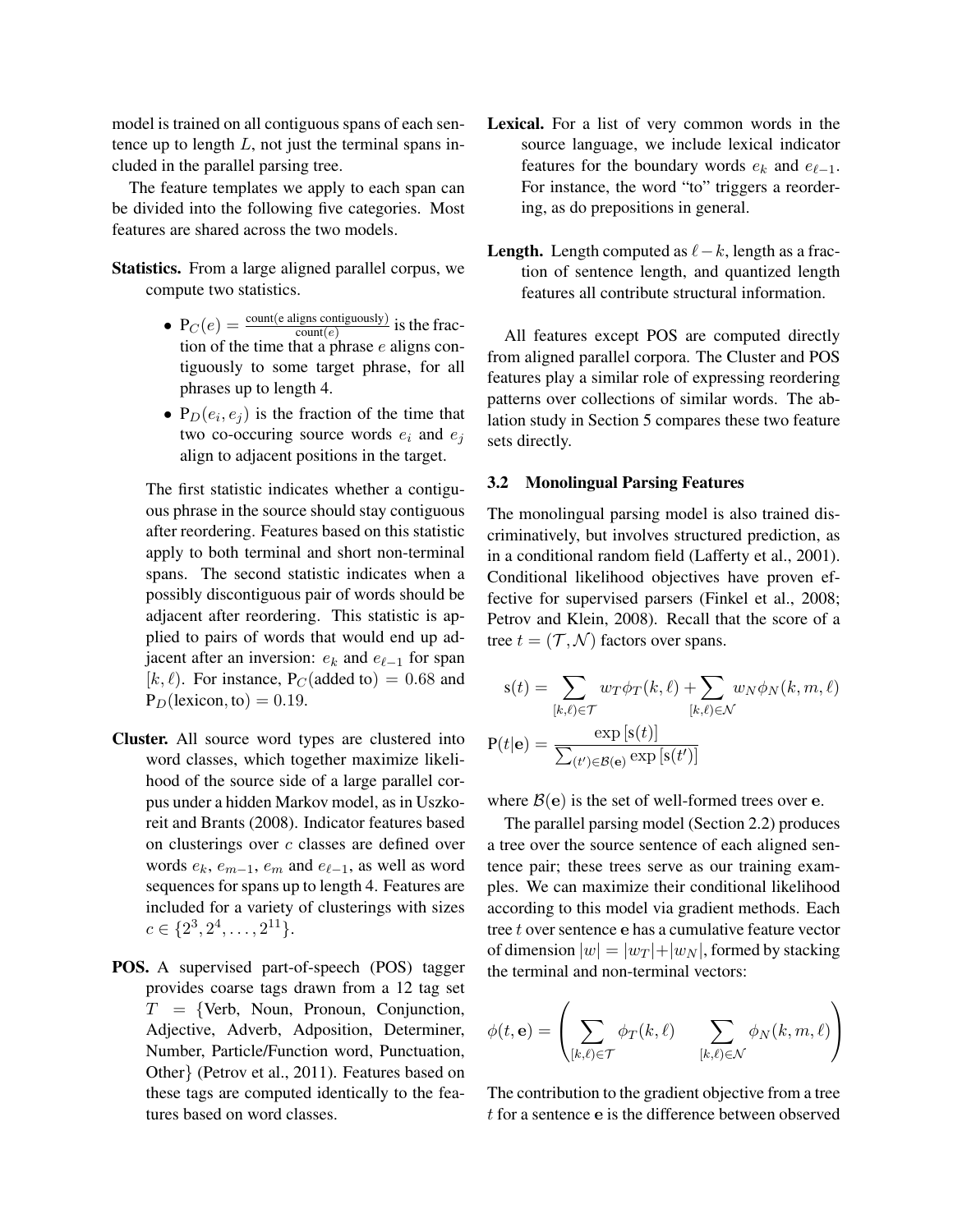and expected feature vectors.

$$
\mathcal{L}(w) = \sum_{(t,\mathbf{e})} \log P(t|\mathbf{e})
$$

$$
\nabla \mathcal{L}(w) = \sum_{(t,\mathbf{e})} \left[ \phi(t,\mathbf{e}) - \sum_{t' \in \mathcal{B}(\mathbf{e})} P(t'|\mathbf{e}) \cdot \phi(t',\mathbf{e}) \right]
$$

The second term in the gradient—the expected feature vector—can be computed efficiently because the feature vector  $\phi(t')$  decomposes over the spans of  $t'$ . In particular, the inside-outside algorithm provides the quantities needed to compute the posterior probability of each terminal span  $[k, \ell)$  and each split non-terminal  $(k, m, \ell)$ . Let,  $\alpha(k, \ell)$  and  $\beta(k, \ell)$ be the outside and inside scores of a span, respectively, computed using a log-sum semiring. Then, the log probablility that a terminal span  $[k, \ell)$  appears in the tree for e under the posterior distribution P(t|e) is  $\alpha(k, \ell) + w_T \phi_T(k, \ell)$ . Note that this terminal posterior does not include the inside score of the span.

The log probability that a non-terminal span  $[k, \ell)$ appears with split point  $m$  is

$$
\alpha(k,\ell) + \beta(k,m) + \beta(m,\ell) + w_N \phi_N(k,m,\ell)
$$

By the linearity of expectations, the expected feature vector for e can be computed by averaging the feature vectors of each terminal and split non-terminal span, weighted by their posterior probabilities.

In future work, one may consider training this model to maximize the likelihood of an entire forest of trees, in order to maintain uncertainty over which tree licensed a particular alignment.

We are currently using l-BFGS to optimize this objective over a relatively small training corpus, for 35 iterations. For this reason, we only include lexical features for very common words. Distributed or online training algorithms would perhaps allow for more training data (and therefore more lexicalized features) to be used in the future.

The features of this parsing model share the same types as the tree reordering models, but vary in their definition. The differences stem primarily from the different purpose of the model: here, features are not meant to decide how to reorder the sentence, but instead how to bracket the sentence hierarchically so that it can be reordered.

In particular, terminal spans have features on the sequence of POS tags and word clusters they contain, while a split non-terminal  $(k, m, \ell)$  is scored based on the tags/clusters of the following words and word pairs:  $e_k, e_{m-1}, e_m, e_{\ell-1}, (e_k, e_m), (e_k, e_{\ell-1}),$ and  $(e_{m-1}, e_m)$ . The head word of a constituent often appears at one of its boundary positions, and so these features provide a proxy for explicitly tracking constituent heads in a parser.

Context features also appear, inspired by the constituent-context model of Klein and Manning (2001). For a span  $[k, \ell)$ , we add indicator features on the POS tags and word clusters of the words  $(e_{k-1}, e_{\ell})$  which directly surround the constituent.

Features based on the statistic  $P_C(e)$  are also scored in the parsing model on all spans of length up to 4.

Length features score various structural aspects of each non-terminal  $(k, m, \ell)$ , such as  $\frac{m-k}{\ell-k}$ ,  $\frac{m-k}{k-m}$  $\frac{m-k}{k-m}$ , etc.

One particularly interesting direction for future work is to train a single parsing model that licenses the reordering for several different languages. We might expect that a reasonable syntactic bracketing of English would simultaneously license the head-final transformations necessary to produce a Japanese or Korean ordering, and also the verbsubject-object ordering of formal Arabic.<sup>1</sup>

### 3.3 Parallel Parsing Features

The parallel parsing model does not run at translation time, but instead provides training examples to the other two models. Hence, defining an appropriate learning objective for this model is more challenging.

In the end, we are interested in selecting trees that we can learn to reproduce without an alignment (via the monolingual parsing model) and which can be reordered reliably (via the tree reordering model). Note that by construction, any tree selected by the parallel parsing model can be reordered perfectly. However, some of those trees will be easier to reproduce and reorder than others.

 $<sup>1</sup>$ An astute reviewer pointed out that no binary tree over an</sup> S-V-O sentence can license both S-O-V and V-S-O orderings. Hence, parse trees that are induced for multilingual reordering will need *n*-ary branches.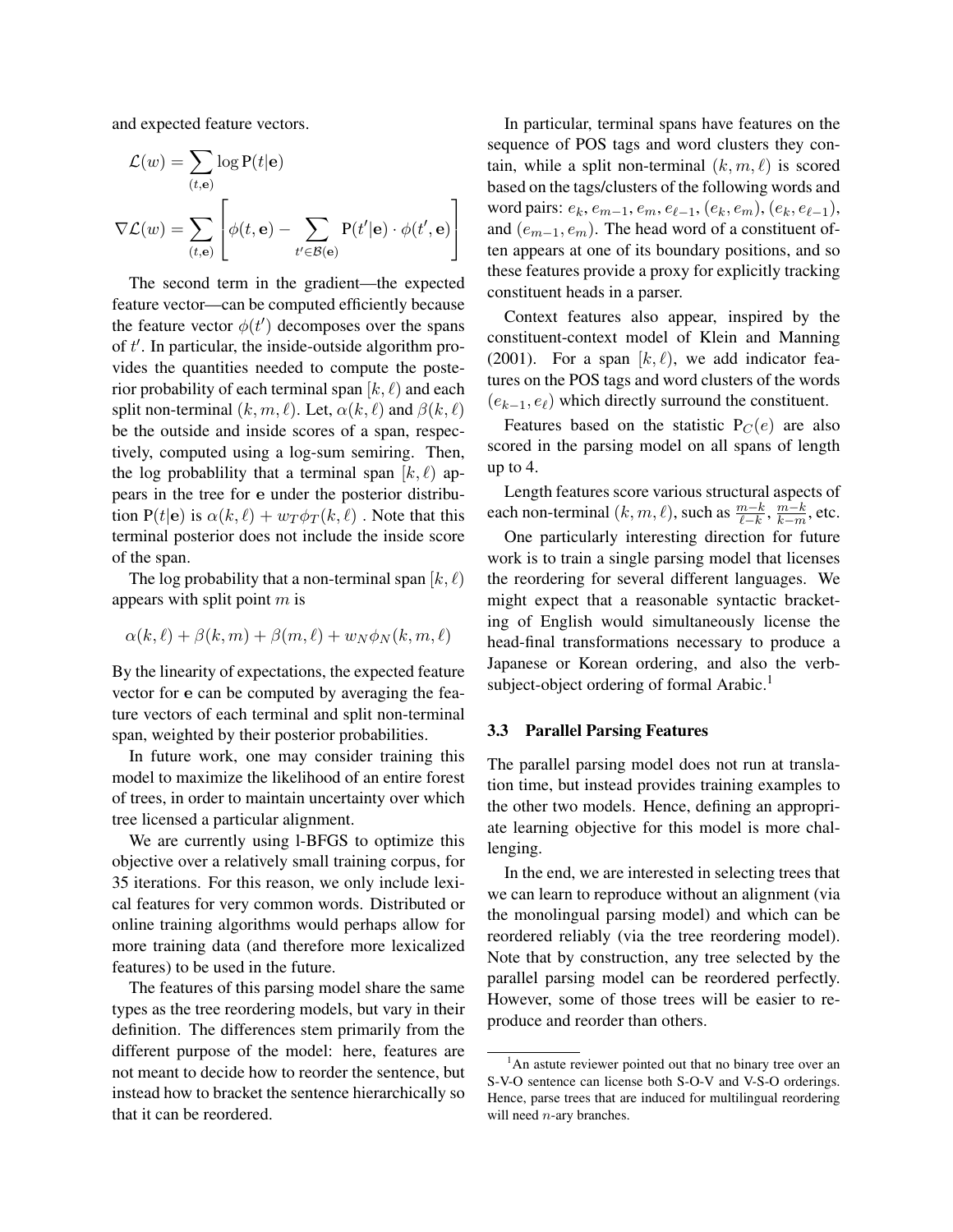#### 3.3.1 Reordering Loss Function

In order to measure the effectiveness of a reordering pipeline, we would like a metric over permutations. Fortunately, permutation loss for machine translation is already an established component of the METEOR metric, called a fragmentation penalty (Lavie and Agarwal, 2007). We define a slight variant of METEOR's fragmentation penalty that ranges from 0 to 1.

Given a sentence e, a reference permutation  $\sigma^*$ of  $(0, \dots, |\mathbf{e}| - 1)$ , and a hypothesized permutation  $\hat{\sigma}$ , let chunks $(\hat{\sigma}, \sigma^*)$  be the minimum number of "chunks" in  $\hat{\sigma}$ : the number of elements in a partition of  $\hat{\sigma}$  such that each contiguous subsequence is also contiguous in  $\sigma^*$ .

We can define the reordering score between two permutations in terms of chunks.

$$
R(\hat{\sigma}, \sigma^*) = \frac{|\sigma^*| - \text{chunks}(\hat{\sigma}, \sigma^*)}{|\sigma^*| - 1}
$$
 (1)

If  $\hat{\sigma} = \sigma^*$ , then chunks $(\hat{\sigma}, \sigma^*) = 1$ . If no two adjacent elements of  $\hat{\sigma}$  are adjacent in  $\sigma^*$ , then chunks $(\hat{\sigma}, \sigma^*) = |\sigma|$ . Hence, the metric defined by Equation 1 ranges from 0 to 1.

The reference permutation  $\sigma^*$  of a source sentence e can be defined from an aligned sentence pair  $(e, f, A)$  by sorting the words  $e_i$  of e by the left bound of their projection  $\psi(i)$ . Null-aligned words are placed to the left of the next aligned word to their right in the original order.

The reordering-specific loss functions defined in Equation 1 has been shown to correlate with human judgements of translation quality, especially for language pairs with substantial reordering like English-Japanese (Talbot et al., 2011). Other reorderingspecific loss functions also correlate with human judgements (Birch et al., 2010). Future research could experiment with alternative reordering-based loss functions, such as Kendall's Tau, as suggested by Birch and Osborne (2011).

# 3.3.2 Parallel Parsing Objective

We can train our reordering pipeline by dividing an aligned parallel corpus into two halves, A and B, where the monolingual parsing and tree reordering models are trained on A, and their effectiveness is evaluated on held-out set  $B$ . Then, the effectiveness of the parallel parsing model is best measured on B, given fully trained parsing and reordering models.

$$
\sum_{(\mathbf{e}, \sigma^*) \in B} R\left(\sigma\left(\arg\max_{t \in \mathcal{B}(\mathbf{e})} \left[w \cdot \phi(t)\right]\right), \sigma^*\right) \quad (2)
$$

Evaluating this objective involves training the other two models. Therefore, we can only hope to optimize this objective directly over a small dimensional space, for instance using a grid search. For this reason, we currently only include 4 features in the parallel parsing model for a tree  $t$ :

- 1. The sum of  $\log P_C(e)$  for all terminals e in t with length greater than 1.
- 2. The count of length-1 terminal spans in  $t$ .
- 3. The count of terminals of length greater than  $k$ .
- 4. An indicator feature of whether parentheses and brackets are balanced in each span.

The model weights of features 3 and 4 above are fixed to large negative constants to prefer terminal spans of length up to  $k$  and spans with balanced punctuation. The weight of feature 1 is fixed to 1, and weight 2 was set via line search to 0.3. Ties among trees were broken randomly.

Of course, the problem of selecting training trees need not be directly tied to the end task of reordering, as in Equation 2. Instead, we might consider selecting trees according to a likelihood objective on the source side of a parallel corpus, similar to how monolingual grammar induction models often optimize corpus likelihood. In such a case, we could imagine training models with far more parameters, but we leave this research direction to future work.

### 4 Related Work

Our approach to inducing hierarchical structure for pre-ordering relates to several areas of previous work, including other pre-ordering methods, reordering models more generally, and models for the unsupervised induction of syntactic structure.

## 4.1 Pre-Ordering Models

Our reordering pipeline is intentionally similar to approaches that use a treebank-trained supervised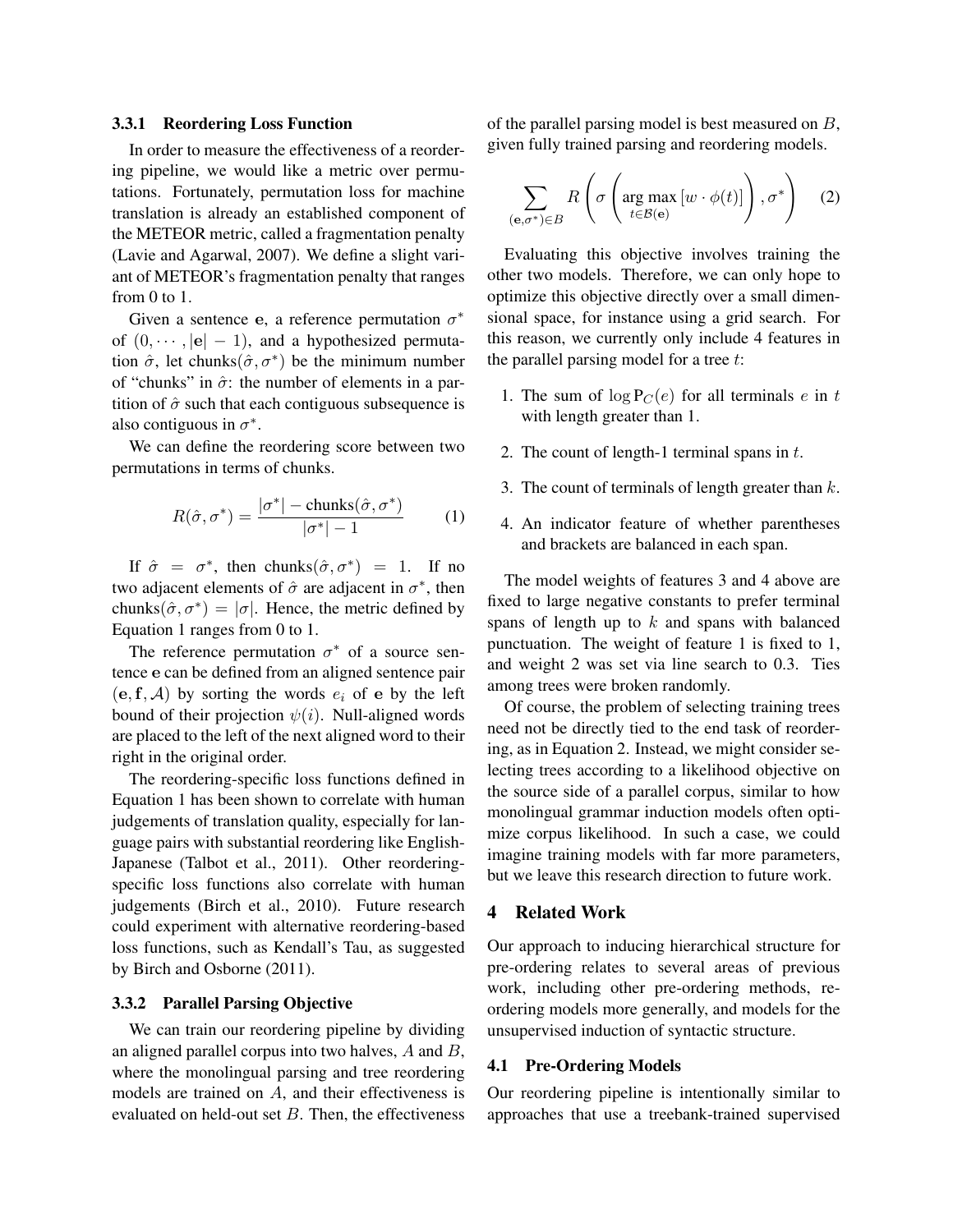parser to reorder source sentences at training and translation time (Xia and McCord, 2004; Collins et al., 2005; Lee et al., 2010). Given a supervised parser, a rule-based pre-ordering procedure can either be specified by hand (Xu et al., 2009) or learned automatically (Genzel, 2010). We consider our approach to be a direct extension of these approaches, but one which induces structure from parallel corpora rather than relying on a treebank.

Tromble (2009) show that some pre-ordering benefits can be realized without a parsing step at all, by instead casting pre-ordering as a permutation modeling problem. While not splitting the task of preordering into parsing and tree rordering, that work shows that pre-ordering models can be learned directly from parallel corpora.

# 4.2 Integrated Reordering Models

Distortion models have been primary components in machine translation models since the advent of statistical MT (Brown et al., 1993). In modern systems, reordering models are integrated into decoders as additional features in a discriminative loglinear model, which also includes a language model, translation features, etc. In these cases, reordering models interact with the strong signal of a targetside language model. Because ordering prediciton is conflated with target-side generation, evaluations are conducted on the entire generated output, which cannot isolate reordering errors from other sorts of errors, like lexical selection.

Despite these differences, certain integrated reordering models are similar in character to syntactic pre-ordering models. In particular, the tree rotation model of Yamada and Knight (2001) posited that reordering decisions involve rotations of a source-side syntax tree. The parameters of such a model can be trained by treating tree rotations as latent variables in a factored translation model, which parameterizes reordering and transfer separately but performs joint inference (Dyer and Resnik, 2010). Syntactic reordering and transfer can also be modeled jointly, for instance in a tree-to-string translation system parameterized by a transducer grammar.

While the success of integrated reordering models certainly highlights the importance of reordering in machine translation systems, we see several advantages to a pipelined, pre-ordering approach. First,

the pre-ordering model can be trained and evaluated directly. Second, pre-ordering models need not factor according to the same dynamic program as the translation model. Third, the same reordering can be applied during training (for word alignment and rule extraction) and translation time without adding complexity to the extraction and decoding algorithms. Of course, integrating our model into translation inference represents a potentially fruitful avenue of future research.

## 4.3 Grammar Induction

The language processing community actively works on the problem of automatically inducing grammatical structure from a corpus of text (Pereira and Schabes, 1992). Some success in this area has been demonstrated via generative models (Klein and Manning, 2002), which often benefit from wellchosen priors (Cohen and Smith, 2009) or posterior constraints (Ganchev et al., 2009). In principle, these models must discover the syntactic patterns that govern a language from the sequences of word tokens alone. These models are often evaluated relative to reference treebank annotations.

Grammar induction in the context of machine translation reordering offers different properties. The alignment patterns in a parallel corpus provide an additional signal to models that is strongly tied to syntactic properties of the aligned languages. Also, the evaluation is straightforward—any syntactic structure that supports the prediction of reordering is rewarded.

Kuhn (2004) applied alignment-based constraints to the problem of inducing probabilistic context-free grammars, and showed an improvement with respect to Penn Treebank annotations over monolingual induction. Their work is distinct from ours because it focused on projecting distituents across languages, but mirrors ours in demonstrating that there is a role for aligned parallel corpora in grammar induction.

Snyder et al. (2009) also demonstrated that parallel corpora can play a role in improving the quality of grammar induction models. Their work differs from ours in that it focuses on multilingual lexical statistics and dependency relationships, rather than reordering patterns.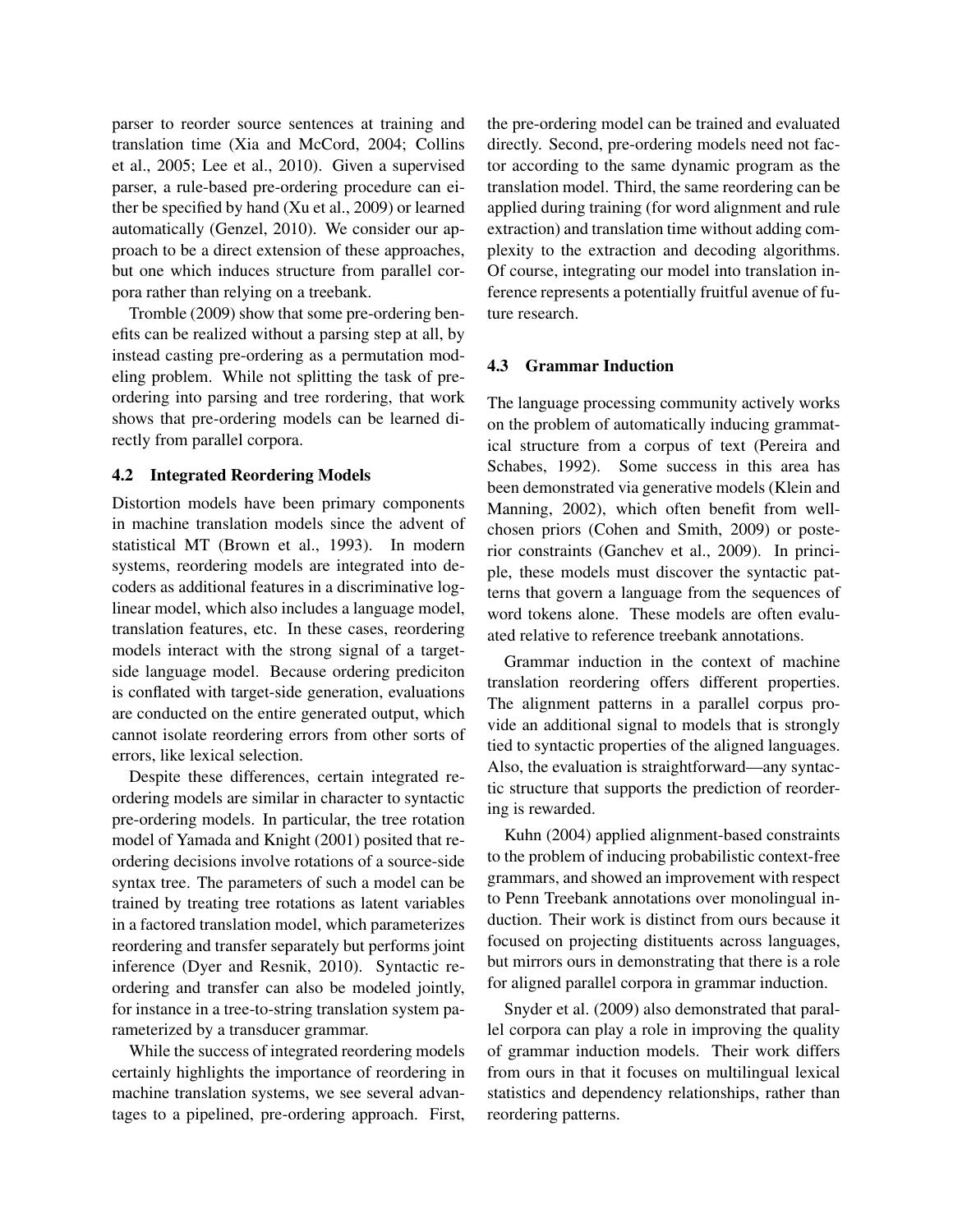|                                       |                       |      | Parsing |                | Tree Reordering |         | Pipeline |      |
|---------------------------------------|-----------------------|------|---------|----------------|-----------------|---------|----------|------|
|                                       |                       | Prec | Rec     | F <sub>1</sub> | $acc_{N}$       | $acc_T$ | $R_O$    | R    |
| Annotated word<br>alignments          | All features          | 82.0 | 87.8    | 84.8           | 97.3            | 93.6    | 87.7     | 80.5 |
|                                       | All but POS           | 81.3 | 87.7    | 84.4           | 97.0            | 92.6    | 86.6     | 79.4 |
|                                       | All but Cluster       | 81.2 | 87.9    | 84.4           | 95.9            | 93.2    | 83.8     | 77.8 |
|                                       | All but POS & Cluster | 75.4 | 82.0    | 78.5           | 89.2            | 89.7    | 66.8     | 49.7 |
| Learned alignments                    | All features          | 72.5 | 61.0    | 66.3           | 91.6            | 83.3    | 72.0     | 49.5 |
| Monotone order                        |                       |      |         |                |                 |         | 34.9     |      |
| Inverted order                        |                       |      |         |                |                 |         | 30.8     |      |
| Syntactic pre-ordering (Genzel, 2010) |                       |      |         |                |                 |         |          | 66.0 |

Table 1: Accuracy of individual monolingual parsing and reordering models, as well as complete pipelines trained on annotated and learned word alignments.

## 4.4 Bilingual Grammar Induction

Also related to STIR is previous work on bilingual grammar induction from parallel corpora using ITG (Blunsom et al., 2009). These models have focused on learning phrasal translations — which are the terminal productions of a synchronous ITG — rather than reordering patterns that occur higher in the tree. Hence, while this paper shares formal machinery and data sources with that line of work, the models themselves target orthogonal aspects of the translation problem.

# 5 Experimental Results

As training data for our models we used 14,000 English sentences that were sampled from the web, translated into Japanese, and manually annotated with word alignments. The annotation was carried out by the original translators to promote consistency of analysis. Talbot et al. (2011) describes this corpus in further detail. A held-out test set of 396 manually aligned sentence pairs was used to evaluate reordering accuracy. Statistics used for features were computed from the full, unreordered, automatically word aligned, parallel training corpus used for the translation experiments described below.

### 5.1 Individual Model Accuracy

We evaluate the accuracy of the monolingual parsing models by their span F1, relative to the trees induced by the parallel parsing model on the held-out set. The first row of Table 1 shows that the model was able to reliably replicate the parses induced from alignments, at 84.8% F1. The following three lines show that removing either POS or cluster features degrades performance by only 0.4% F1, indicating that POS features are largely redundant in the presence of automatically induced word class features. Hence, no syntactic annotations are necessary at all to train the model.

We report two accuracy measures for the tree reordering model, one for non-terminal spans  $(acc_N)$ and one for terminal spans  $(acc<sub>T</sub>)$ . The following column, labeled  $R_O$ , is the reordering score of the tree reordering model applied to the oracle parallel parser tree. This score is independent of the monolingual parsing model.

The fifth line, labeled *learned alignments*, shows the impact of replacing manual alignment annotations with learned Model 1 alignments, trained in both directions and combined with the *refined* heuristic (Brown et al., 1993; Och et al., 1999).

The *pipeline* column shows the reordering score of the full STIR pipeline compared to two simple baselines: *Monotone* applies no reordering, while *inverted* simply inverts the word order. STIR outperforms all three other systems.

In the final line, we compare to the syntax-based pre-ordering system described in Genzel (2010). This approach first parses source sentences with a supervised parser, then learns reordering rules that permute those trees.

#### 5.2 Translation Quality

We apply STIR as a pre-ordering step in a stateof-the-art phrase-based translation system from English to Japanese (Koehn et al., 2003). At training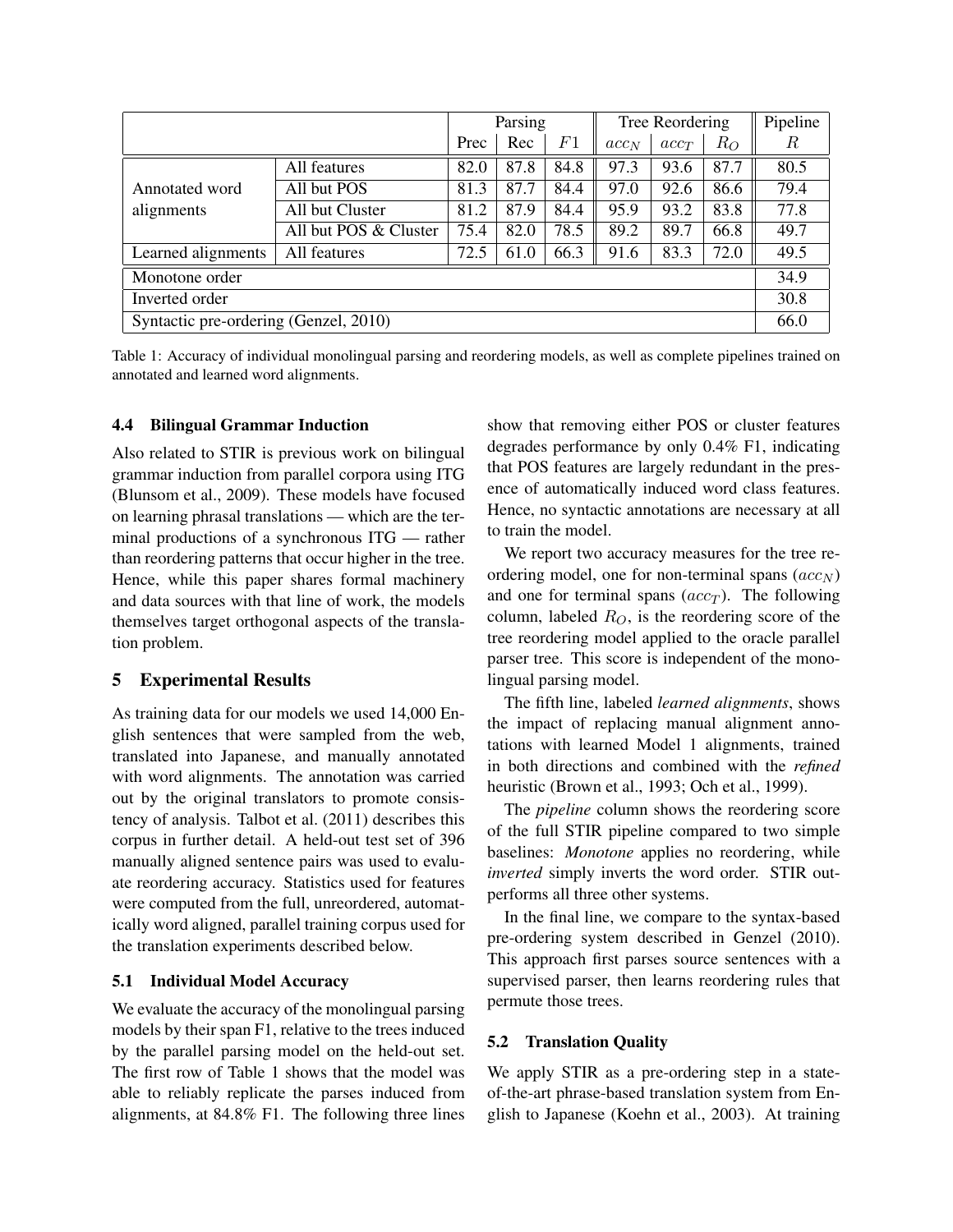time, pre-ordering is applied to the source side of every sentence pair in the training corpus before word alignment and phrase extraction. Likewise, every input sentence is pre-ordered at translation time.

Our baseline is the same system, but without preordering. Our implementation's integrated distortion model is expressed as a negative exponential function of the distance between the current and previous source phrase, with a maximum jump width of four words. Our in-house decoder is based on the alignment template approach to translation and uses a small set of standard feature functions during decoding (Och and Ney, 2004).

We compare to using an integrated lexicalized reordering model (Koehn and Monz, 2005), a forestto-string translation model (Zhang et al., 2011) and finally the syntactic pre-ordering technique of Genzel (2010) applied to the phrase-based baseline. We evaluate the impact of the proposed approach on translation quality as measured by the BLEU score on the token level (Papineni et al., 2002).

The translation model is trained on 700 million tokens of parallel text, primarily extracted from the web using automated parallel document identification (Uszkoreit et al., 2010). Alignments were learned using two iterations of Model 1 and two iterations of the HMM alignment model (Vogel et al., 1996). Our *dev* and *test* data sets consist of 3100 and 1000 English sentences, respectively, that were randomly sampled from the web and translated into Japanese. The *eval* set is a larger, heterogenous set containing 12,784 sentences. In all cases, the final log-linear models were optimized on the *dev* set using lattice-based Minimum Error Rate Training (Macherey et al., 2008).

Table 2 shows that STIR improves over the baseline system by a large margin of 3.84% BLEU (test). These gains are comparable in magnitude to those reported in Genzel (2010). Our induced parses are competitive with both systems that use syntactic parsers and substantially outperform lexicalized reordering.

# 6 Conclusion

We have demonstrated that induced parses suffice for pre-ordering. We hope that future work in grammar induction will also consider pre-ordering as an

|                               | <b>BLEU %</b> |       |       |  |  |
|-------------------------------|---------------|-------|-------|--|--|
|                               | dev           | test  | eval  |  |  |
| <b>Baseline</b>               | 18.65         | 19.02 | 13.60 |  |  |
| <b>Lexicalized Reordering</b> | 19.45         | 18.92 | 13.99 |  |  |
| Forest-to-String              | 23.08         | 22.85 | 16.60 |  |  |
| <b>Syntactic Pre-ordering</b> | 22.59         | 23.28 | 16.31 |  |  |
| STIR: annotated               | 22.46         | 22.86 | 16.39 |  |  |
| STIR: learned                 | 20.28         | 20.66 | 14.64 |  |  |

Table 2: Translation quality, measured by BLEU, for English to Japanese. STIR results use both manually annotated and learned alignments.

extrinsic evaluation.

# **References**

- Alexandra Birch and Miles Osborne. 2011. Reordering metrics for MT. In *Proceedings of the Association for Computational Linguistics*.
- Alexandra Birch, Phil Blunsom, and Miles Osborne. 2010. Metrics for MT evaluation: Evaluating reordering. *Machine Translation*.
- Phil Blunsom, Trevor Cohn, Chris Dyer, and Miles Osborne. 2009. A Gibbs sampler for phrasal synchronous grammar induction. In *Proceedings of the Association for Computational Linguistics*.
- Peter F. Brown, Stephen A. Della Pietra, Vincent J. Della Pietra, and Robert L. Mercer. 1993. The mathematics of statistical machine translation: Parameter estimation. *Computational Linguistics*.
- Shay Cohen and Noah Smith. 2009. Shared logistic normal distributions for soft parameter tying in unsupervised grammar induction. In *Proceedings of the North American Chapter of the Association for Computational Linguistics*.
- Michael Collins, Philipp Koehn, and Ivona Kucerova. 2005. Clause restructuring for statistical machine translation. In *Proceedings of the Association for Computational Linguistics*.
- Chris Dyer and Philip Resnik. 2010. Context-free reordering, finite-state translation. In *Proceedings of the North American Chapter of the Association for Computational Linguistics*.
- Jenny Rose Finkel, Alex Kleeman, and Christopher D. Manning. 2008. Efficient, feature-based, conditional random field parsing. In *Proceedings of the Association for Computational Linguistics*.
- Kuzman Ganchev, Jennifer Gillenwater, and Ben Taskar. 2009. Dependency grammar induction via bitext projection constraints. In *Proceedings of the Association for Computational Linguistics*.